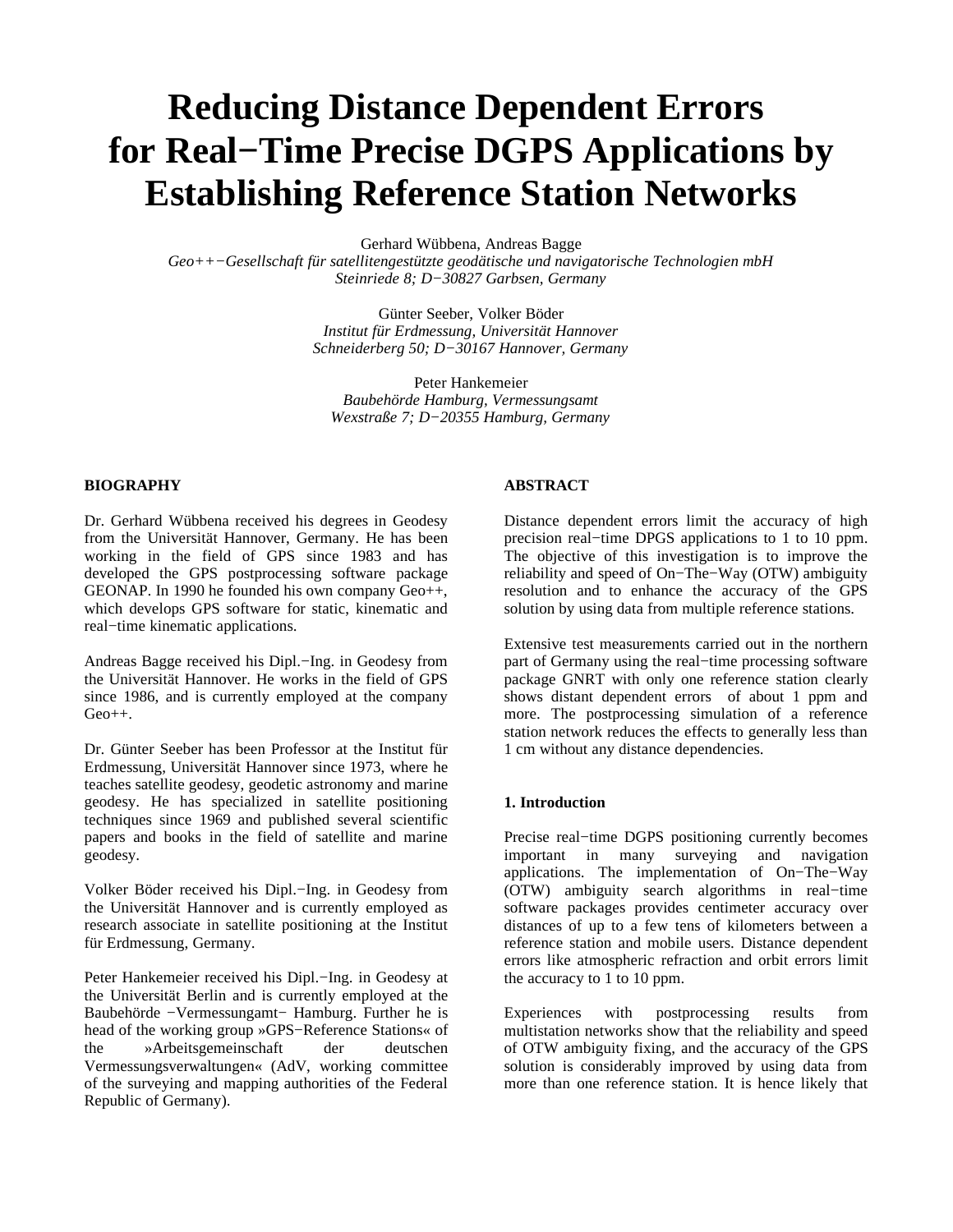the establishment of reference station networks should also reduce the distance dependent errors in real−time.

In the following a concept is elaborated which uses carrier phase information of several reference stations in order to improve the position solution in the field in real−time. The fundamental idea is to process carrier phase information from several local area reference stations simultaneously with a multistation adjustmentsoftware package, and to derive parameters of an appropriate error model which describes the distance dependent error situation in the working area. The model parameters are then disseminated to the users in real− time.

To this respect a project has been designed and test measurements were carried out in the northern part of Germany. In order to study the distance dependent effects present in real−time measurements the coordinates of nearly 25 stations with distances of up to 25 kilometers from a permanently operating reference station were determined using the receiver independent, real−time precise DGPS software package GNRT and the OTW−module GNRT−*K (Wübbena, Seeber 1995)*. Together with three additional temporarily operating receivers the reference network consists of four stations. Because of missing data links between the reference stations, the network solutions for this investigation<br>have been simulated in post-processing. The have been simulated in post–processing. postprocessing software uses the same mathematical models like the real−time software; hence the results should be comparable to a real−time approach.

In the sequel the basic concept of the approach, the test measurements, and the preliminary results are presented. The described work is a cooperative project between a GPS technology and software company, a University research group, and a State surveying authority

# **2. Concept and Software Design**

#### **2.1 Relevant Error Components**

With standard DGPS and PDGPS most of the relevant error sources in positioning are covered. For DGPS with code observations no significant improvement seems achievable, since the limiting error source (besides of the ionosphere over longer distances) is the measurement noise of code observations. For Precise Differential (PDGPS) or real−time kinematic applications however, where the noise theoretically is lower than 1 millimeter, only some parts of the error sources are reduced. Among them are clock errors and the common part of atmosperic refraction and orbit errors. However, there are some significant remaining errors that make the quality of a DGPS result very dependent on the distance to the reference station. The distance dependent errors are the

ionospheric and troposheric refraction and orbit errors, which limit the accuracy to 1 to 10 ppm.

There are some other errors that cannot be caught by the networking approach discussed in this paper. The first effect to be mentioned is the antenna phase center offset, which is at the millimeter level. The effect is not constant for every coordinate component, but it shows azimuth and elevation dependent parts. Another effect is multipath and imaging in the environment of the reference station antenna. Both effects are local and refer to a single reference station; they can be calibrated and corrected by special techniques *(Wübbena et al. 1996)*. The influence of tropospheric errors depends highly on the actual correlation between different stations.

For postprocessing applications, the common approach to reduce the effects of orbit errors is to introduce precise ephemeris, which are computed several days after the observation period and are available from services like the International Geodynamic Service (IGS) or from CODE. For real−time applications, however, precise ephemeris are currently not available and cannot be applied, because of the delay in computation, the need for a high bandwidth data link to the mobile user and the lack of adequate algorithms at the mobile users GPS equipment.

A similar problem exists for the ionospheric errors. This mainly concerns single frequency receivers, but also has some impact on dual frequency receivers. For real−time ionospheric corrections the ionosphere must be predicted, described in a parametric model, transmitted to the mobile user, and be introduced into the algorithms of the RTK solution. This is currently not practicable in real−time.

# **2.2 The Reference Station Software Package Geo++ ®− GNREF**

For real−time practice Geo++ has developed the reference station software Geo++®−GNREF. GNREF is receiver independent, which means it works with any GPS (or GLONASS) sensor that provides raw measurement data for code and carrier phase. GNREF computes corrections for code and carrier and transmits them as RTCM message over radio link, GSM modem or any other communication line.

Standard DGPS corrections are transmitted in the format described in the 2.0 version of RTCM−SC104, PDGPS corrections are transmitted as message types 20 and 21 of the 2.1 version. The types 18 and 19 for raw data measurements have not been chosen because they have some severe disadvantages when compared with types 20/21. RTCM 2.1 allows both, type 18/19 and type 20/21, they both contain sufficient information for PDGPS applications.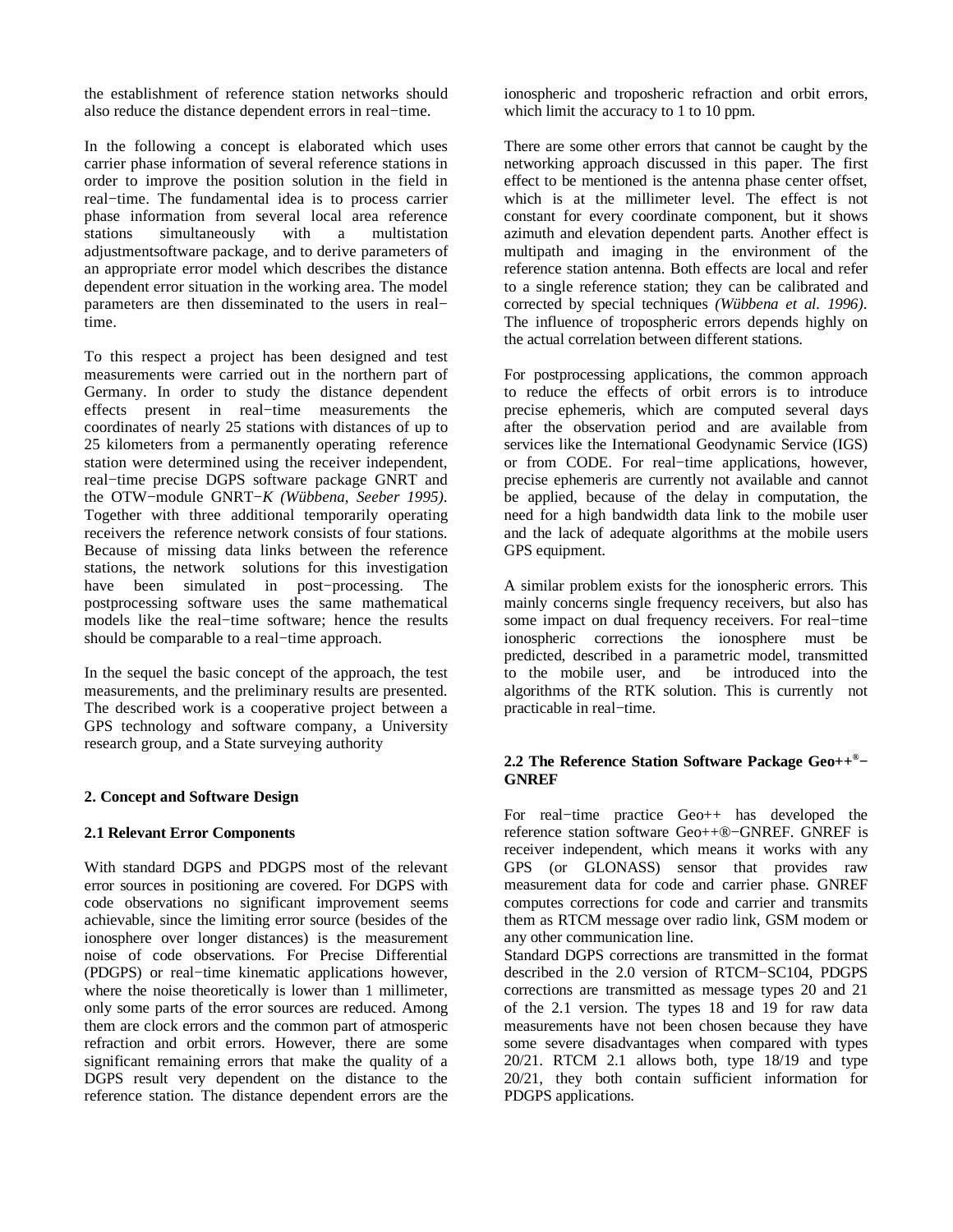The first advantage of using corrections instead of raw measurements is, corrections are less receiver dependent and therefore more general. This simplifies the use of heterogeneous receiver equipment in the participating reference stations and/or with the mobile user. Additionally it makes it possible to apply corrections for local errors like antenna phase center offsets, L1/L2 antenna offsets, or multipath errors. Corrections may also be derived from several receivers, which allows network concepts.

The second and main advantage is the required bandwidth to transmit the RTCM data from the reference station to the mobile user. Although both types have the same nominal data width, the types 20/21 corrections contain more redundant data, which yields to better compressibility. Geo++ developed a highly sophisticated data reduction and compression algorithm as an extension to the RTCM standard, called RTCM++. The compressed type 20/21 information is stored in a type 59 message, so RTCM++ is fully compatible with the RTCM format. With RTCM++ the entire PDGPS information for an all−in−view data set (12 satellites) fits into just 2400 bits. This allows, even at slow communication links (2400 bps), the transmission of one complete data set every second, which is sufficient for most, even high dynamical real−time kinematic applications. In contrast to this, types 18/19 or uncompressed 20/21 require a 9600 bps data link for the same task. At the mobile site the RTCM++ message may be decompressed into RTCM type 20/21 messages, either in the mobile processing software or in a separate converter box. For the mobile GPS equipment this is a fully transparent RTCM−2.1 signal.

# **2.3 Real−Time Concept of Geo++ ®−GNNET**

GNNET is the real−time multi reference station adjustment program. It performs a real−time multiple station adjustment of several reference stations including the carrier phase ambiguity resolution. While the coordinates of the reference stations are held fixed, the DGPS corrections are to be estimated. Introducing a geometric model for the corrections, using the horizontal coordinates as parameters, the coefficients of the model may be estimated in an adjustment process. For a three station network, the model could be a simple inclined plane, for more stations the model may be a polynomial function of higher degree. GNNET chooses the optimal model type and polynomial degree either automatically or with respect to given constraints.

Both, the model type and the estimated coefficients describe the dependency of the (P)DGPS corrections on their geographical location. We call them *network coefficients*, because they are derived from the network

adjustment of the reference stations. With the network coefficients it is possible to interpolate the (P)DGPS corrections for given location inside the area covered by the reference station network. To be compatible with RTCM defined corrections, the correction portion that comes from the network adjustment has to be treated separately from the corrections that are normally generated from a single reference station. This leads to a different set of network coefficients for every selected reference station. This fact, however, does not provide any inconvenience because every set provides the same result.

The network coefficients have to be enclosed in the RTCM message. Since there is no standardized message type available for the network coefficients in RTCM 2.1 nor in the upcoming 2.2, we decided to include the network coefficients into a proprietary type 59 message.

The network coefficients have to be transmitted to the mobile user. Generally the mobile user knows his approximate location (from GPS or even from a map) and can compute the improved (P)DGPS corrections for his actual position. These improved corrections may be reassembled into RTCM type 20/21 messages. For a GPS receiver equipment with RTCM−2.1 capability these corrections look like normal RTCM corrections, with the difference that they behave like from a nearby reference station. They hence give much better results than distant reference station without any networking. This positively affects the accuracy and also reduces the required time to fix the ambiguities at the mobile station. Even with single frequency receivers a reasonable accuracy level can be achieved, also over larger distances.

# **2.4 Data Flow**

The first step in processing the network solution with GNNET is to collect the data of several reference stations at a processing center. This requires on−line connections from all participating reference stations.

In a centralized concept of a DGPS provider all GNNET computations may be performed at one central host computer. The network coefficients have then to be transmitted back to the individual reference stations where they are added to the individual RTCM message.

In a decentralized concept each reference station may run GNNET as an additional process, restricted to the data of nearby reference stations.

Existing radio broadcast links of sufficient range may be used for this purpose. Alternative concepts include leased line direct modem connections or wide area computer networks like the Internet. Only a limited bandwidth of 2400 bps is required if the RTCM++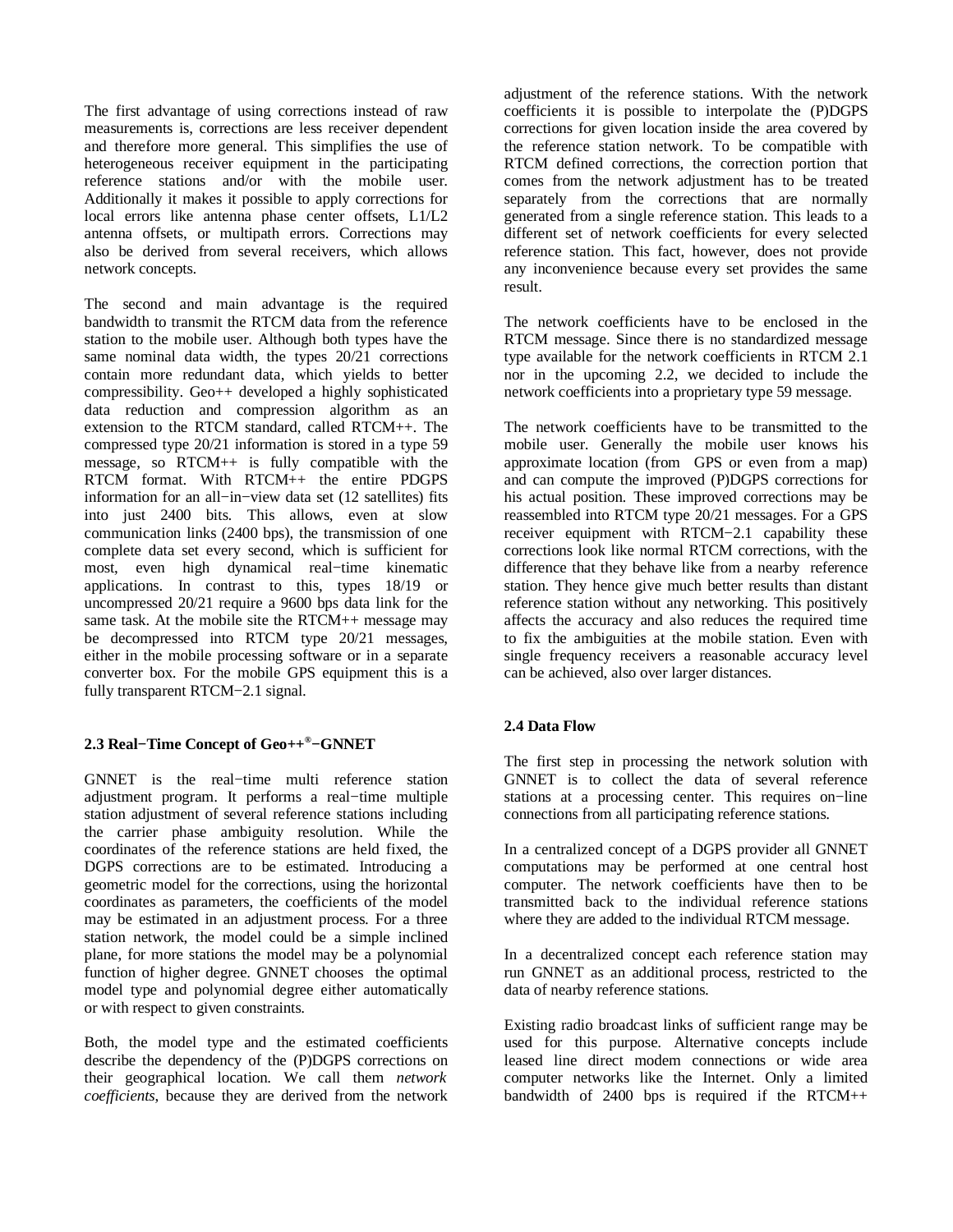format is used because it contains all necessary information.

#### **2.5 Dynamics of network parameters**

While the PDGPS corrections of a reference station have to be updated at least every second to provide centimeter accuracy also for high dynamic applications, the network coefficients may be expected to be of much smaller dynamics, as they contain mainly the differences of the effect of orbit errors and atmospheric refraction with respect to different locations.

From this reason it should be sufficient to recompute and transmit the actual network coefficients every 30 to 60 seconds. Or, a complete set of network coefficients may be decomposed into 30 or 60 subsets which are added to every RTCM message. Only a few bits per second are required for the complete set of network coefficients, and the full "network accuracy" is available after collecting 30 or 60 seconds of RTCM data.

# **3. Test Measurements in the Reference Station Network Hamburg**

In order to prove the efficiency of the above described concept extensive measurements were carried out in the northern part of Germany. In a cooperation between the »Stadtvermessungsamt Hamburg« and the Institut für Erdmessung GPS nearly 25 points in Hamburg were observed. A central reference station (VAHH, see Fig. 1) broadcasts permanently correction data for real time applications. The station is part of the SAPOS system (»Satellitenpositionierungsdienst der deutschen Landesvermessung«), the Satellite Positioning Service of the Surveying and Mapping Authorities of the Federal Republic of Germany. The reference station software GNREF generates the correction data and provides them to the real−time users by radio link (VHF, 2−m band) or cellular phone. The observations are also stored in the RINEX−format.



Fig. 1: Test area for the real−time measurements with GNRT, Hamburg 12.−16.02.1996

Three additional GPS receiver collected raw measurements on temporarily established reference stations. The distances between the central reference station (VAHH) and the mobile receiver range from 500 m to 23 km (see Fig 1).

The mobile station worked with the DGPS program system GNRT and the OTW−module GNRT−K. Correction data were provided from the reference station via radio link. For the computations a PC486DX with the operating system OS/2 was used.

All reference and mobile stations were equipped with dual frequency Ashtech Z12 receiver. The data sampling rate was 1 sec.

The following table gives a short overview of the hard– and software:

1 permanent reference station:

- Ashtech Z12 receiver, geodetic L1/L2−antenna
- transmitting radio data link (VHF, 2−m−band)
- PC486DX with the operating system OS/2
- reference station software GNREF
- RINEX data sampling
- 3 temporary reference stations
- Ashtech Z12 receiver, kinematic L1/L2−antenna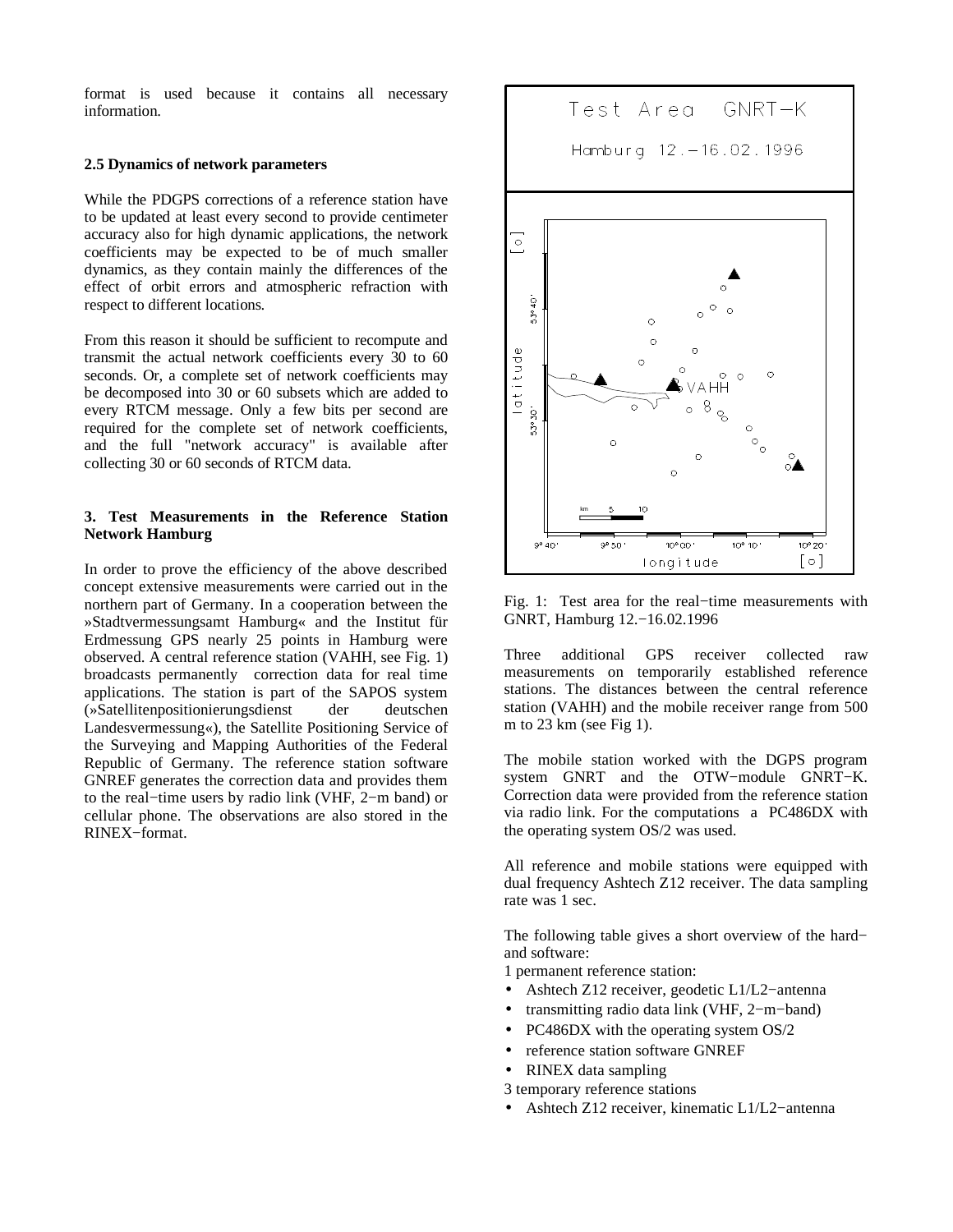- raw measurement data sampling
- 1 mobile station
- Ashtech Z12 receiver, geodetic L1/L2−antenna
- receiving radio data link (2−m−band)
- PC486DX with the operating system OS/2
- real−time kinematic software GNRT with module GNRT−K
- RINEX data sampling.

# **3.1 Real−time processing**

Each mobile point was observed in real−time as follows:

- start of the software package GNRT
- 1. reset of the carrier phase ambiguities
- measuring the time to fix the ambiguities (TTFA)
- storing the coordinates for each epoch with fixed ambiguities (about five minutes)
- 2. reset of the ambiguities
- ...

The resets of the carrier phase ambiguities were carried out four times on average. Fig. 2 shows the necessary »time to fix ambiguities« (TTFA) for each experiment. The TTFA value depends mostly on the number of observed satellites and the quality of the data link between reference and mobile station. The variations can be explained by the fact, that the observations and the quality of the data link were disturbed by buildings and traffic, especially in the center of Hamburg.

The TTFA values range from only a few seconds up to 5 and 10 minutes. A calculated mathematical regression in Fig. 2 clearly shows the expected distance dependent behavior. The TTFA numbers show a rise of about 100 seconds / 10 km.



Fig. 2: TTFA value of each fixing, real−time experiment with GNRT, Hamburg 12.−16.02.1996

The mean value of a 5 minute data set gives the position for one reset, the mean value of four resets was used to calculate the final GNRT−K position. Fig. 3 shows the standard deviation for each GNRT−K position in the components latitude, longitude and height as well as for the 3D−position. The accuracy is generally better than 4 cm and mostly better than 2 cm. The calculated regression shows an increase in the 3D−standard deviation of about 1 cm  $+$  0,6 ppm. The height component is less accurate than the horizontal components. Because of geometric conditions in the northern part of Germany the GPS derived latitude is less accurate than the longitude component.

These first results show the distance dependent effects based on the real−time positions. Please note, that the regression results only show a tendency of the effects and should not yet be taken as a valid rule of thumb.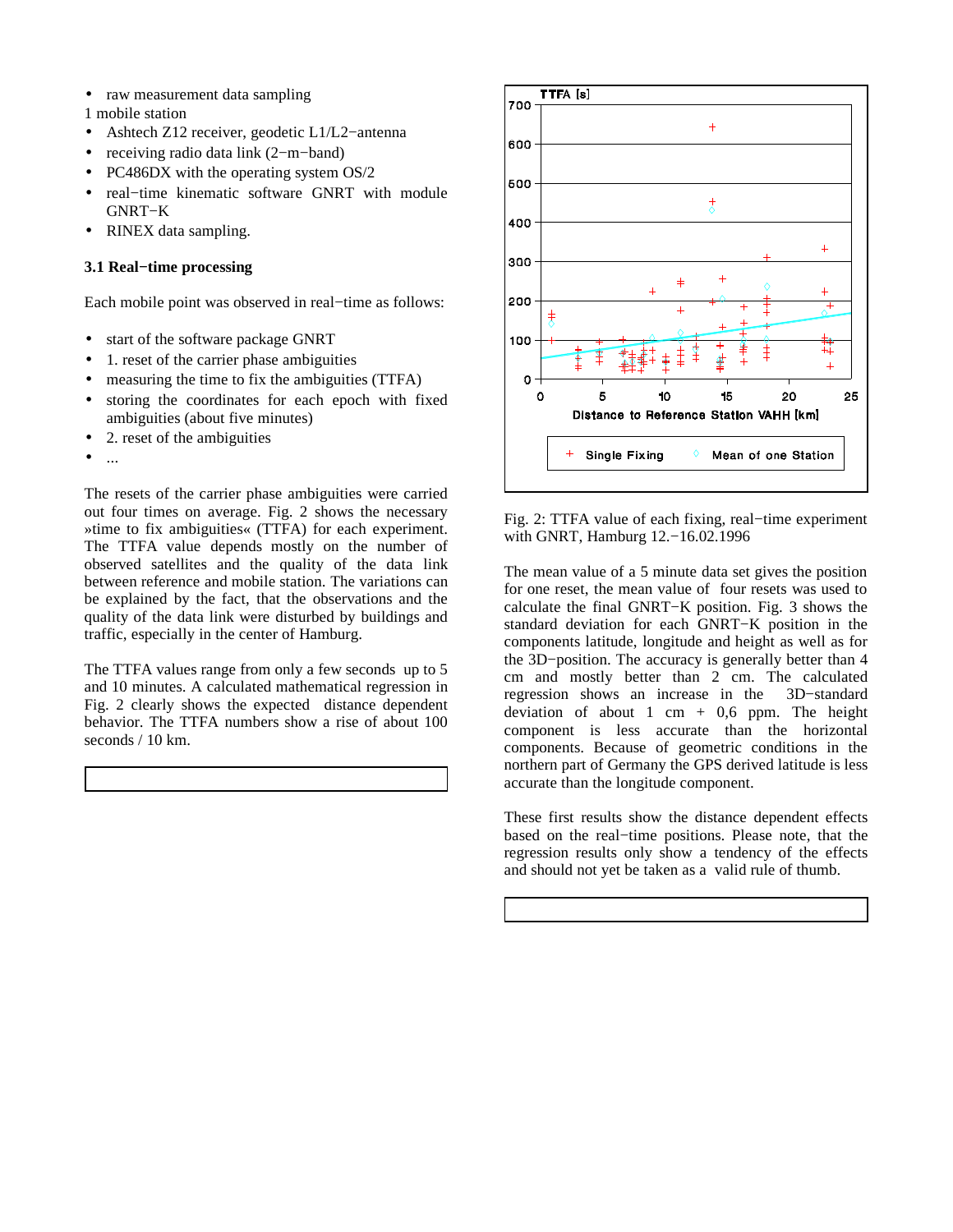

Fig. 3: Standard deviation of each fixing, real−time experiment with GNRT, Hamburg 12.−16.02.1996

#### **3.2 Postprocessing**

For further investigations, a reference solution for each field station was calculated with the observations of all four reference stations using the program system GEONAP in postprocessing. Because of the long observation periods, the multipath effects can be neglected.

The algorithms in GEONAP are very similar to those, which are implemented in the GNRT software. From this reason it is possible to consider the postprocessing results as a simulation of the the real−time measurements.

Remaining differences between the real−time solution with GNRT and the postprocessing simulation with GEONAP (see Fig. 4) come from a different data rate in the postprocessing solution (10 sec) and occuring problems with the data link during the real−time measurements. Nevertheless, both solutions clearly show the distance dependency in the accuracy of the 3D− coordinates, with an increase to 1,4 ppm in the postprocessing simulation. The deviations in Fig. 4 are calculated between the reference solution and the real− time GNRT solution (Mean 1) and between the reference solution and the simulated real−time GEONAP solution (Mean 2) without using the network concept.



Fig. 4: Deviations of the GNRT real−time solution and the GEONAP solution (without network concept) from the reference solution, Hamburg 12.−16.02.1996

In a further step the GEONAP solution simulates the concept of the reference station network, as outlined above, by estimating additional orbit parameters for each satellite with a drift model. As a result the distance dependency disappears (see Fig. 5). The difference between the reference solution and the simulated network is generally smaller than 2 cm.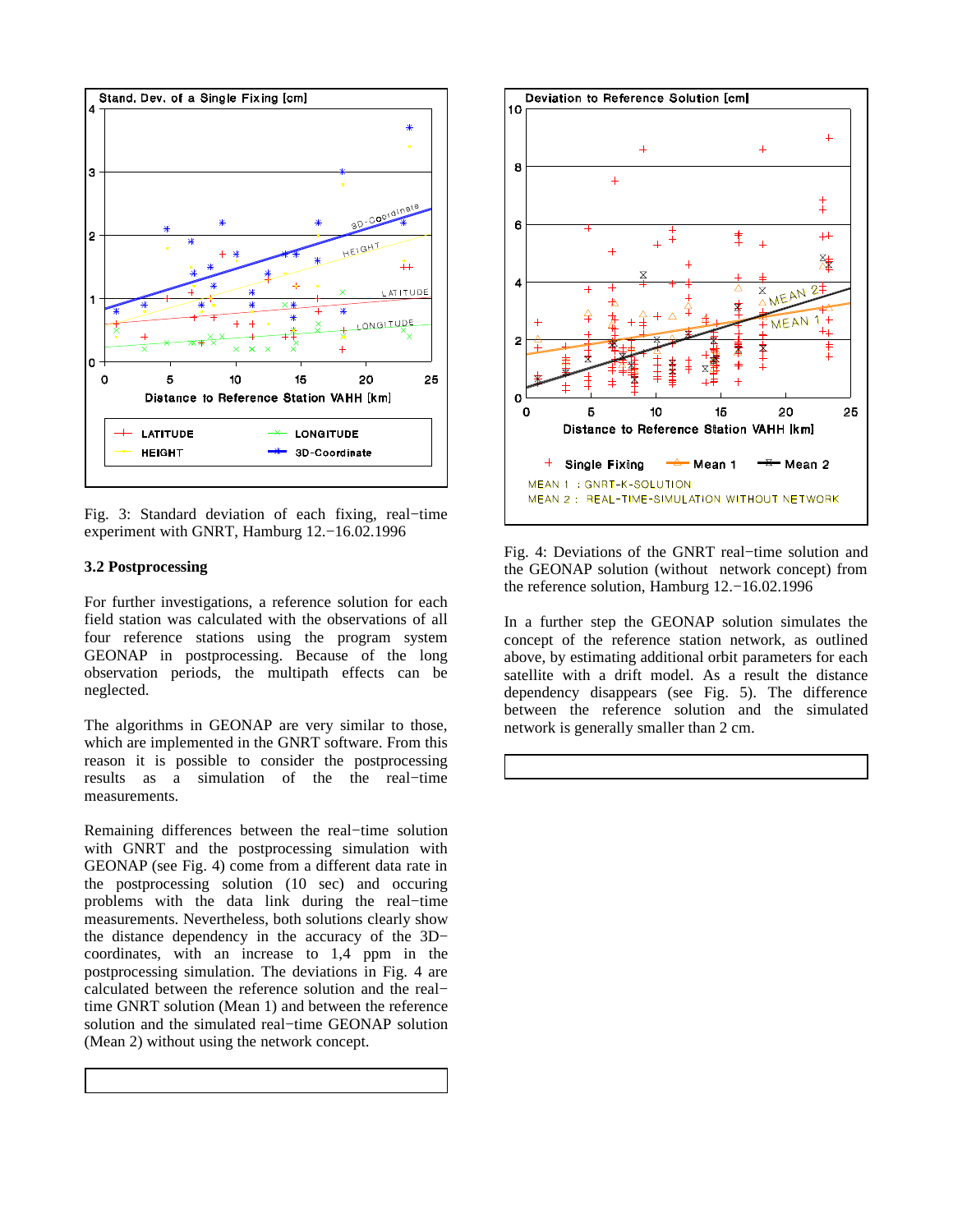

Fig. 5: Difference between the reference solution and the GEONAP solution with the simulation of the network concept, Hamburg 12.−16.02.1996

The difference between both approaches is demonstrated in Fig. 6. Again the mean values of the individual 3D− fixings are compared with the reference solution. The distance dependency is clearly present in the approach without a network concept, whereas the mean positions of the simulated network solution do not show any distance dependency, and differ less than 1 cm from the reference position. The mean discrepancy is only 0.6 cm.



Fig. 6: Difference between the reference solution and the mean position of all stations calculated with GNRT−K, GEONAP real−time simulation without network concept and the GEONAP real−time simulation with network concept, Hamburg 12.−16.02.1996

These results prove the efficiency of the algorithm. For practical applications, however, the user needs the additional network correction in real−time at the mobile station. The SAPOS service transmits correction data every second with a communication rate of only 2400 baud via radio link. In order to decrease the amount of information to be transmitted it is necessary to investigate the dynamics of the network coefficients. GEONAP offers the possibility to analyze the calculated coefficients, which are shown in Fig. 7.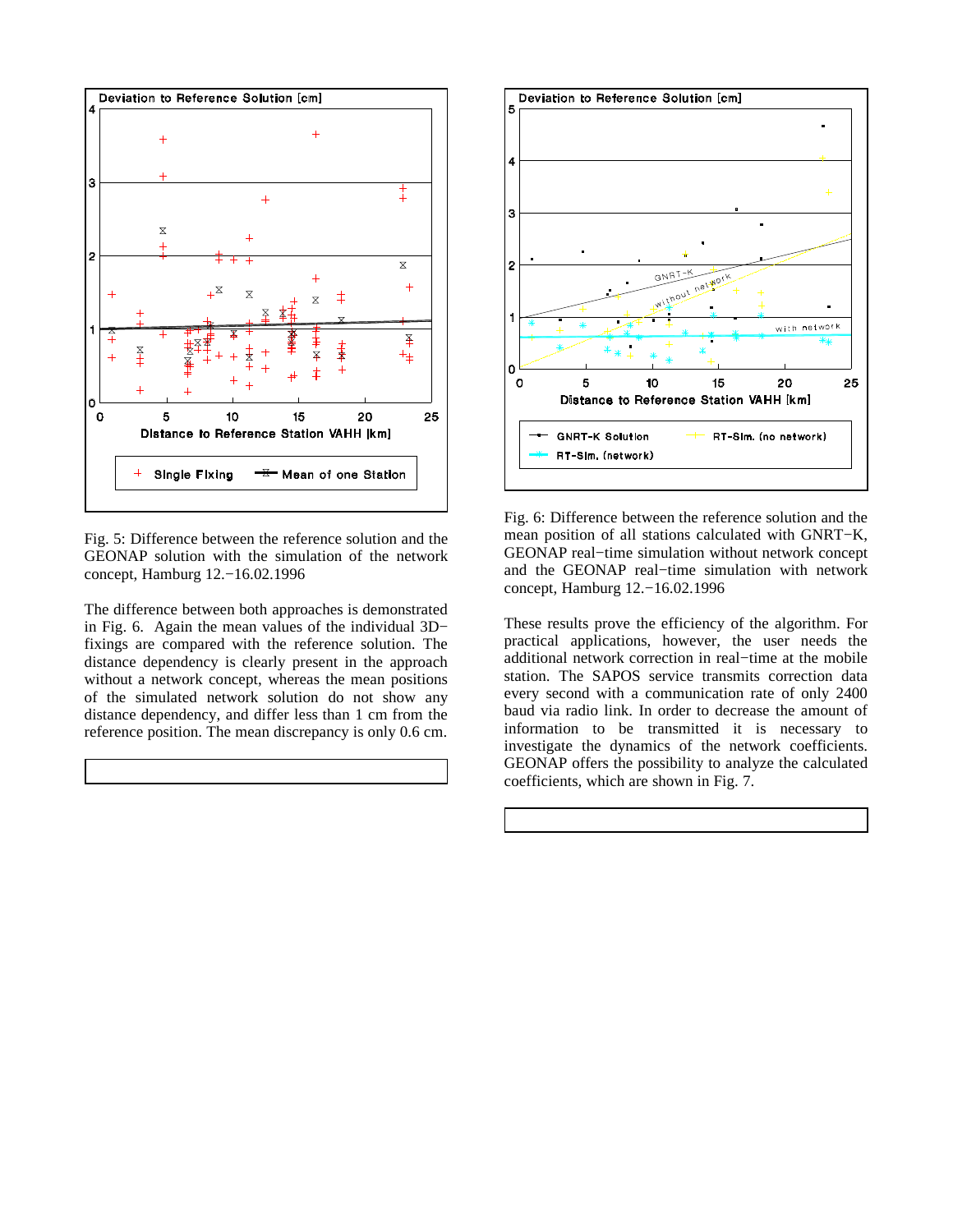

Fig. 7: Dynamics of the network coefficients, drift in longitude and latitude versus GPS time in seconds, station Moorfleet, Hamburg 12.−16.02.1996

The station Moorfleet is nearly in the center of the network. The coefficients are divided into longitude and latitude drift components, and they show a range between  $-2.4$  ppm up to  $+2$  ppm. The highest rate of change is visible in the latitude drift of satellite SV05 with nearly 3 ppm in 5 minutes (0.6 ppm in 1 minute) beginning at GPS second 215200.

In order to reach a high accuracy at the millimeter level also over larger distances, the accuracy of the network coefficients should be better than 0.1 ppm. In this case the satellite orbit error effects the coordinates less than 1mm/10 km according to a general rule of thumb (Seeber 1993).

In case of a maximum rate of change of 0.6 ppm per minute, network coefficients are required which are determined each 10 seconds. However, normally the rate of change is smaller and can be described with an additional parameter. Further investigations to reduce the amount of correction data have to be done.

#### **4. Conclusions**

This paper focus the distance dependency of real−time precise DGPS applications using the information of a only a single reference station. Test measurements in the network of Hamburg with the real−time software GNRT−K show, that the accuracy of the OTW− algorithms are limited by atmospheric refraction and orbit errors to a few centimeters.

Postprocessing simulations of the real−time measurements with the software GEONAP show, that a multiple station adjustment with calculated network coefficients reduces the errors to less than 1 cm over 25 km for the mean of a few fixings without any part of distance dependent error effects. It is expected, that also the necessary time to fix the ambiguity (TTFA) will decrease.

The real−time concept of GNNET performs a multiple station adjustment of several reference stations including the carrier phase ambiguity resolution. The concept of a multiple reference station network seems to be a promising way to produce PDGPS positions with an accuracy better than 1 cm for users of local or regional DGPS services. The RTCM message types can be used. This investigation need to be extended for more studies of the dynamics of the network coefficients.

For further improved results, the antenna phase center offsets, multipath and imaging effects in the reference antenna have to be calibrated and corrected.

# **5. Acknowledgements**

We would like to thank Andreas Teuber from the Institut für Erdmessung for his help in data acquisition and data analysis.

A part of this research work reported in this document has been supported by the German Ministery of Research (BMBF).

# **6. References**